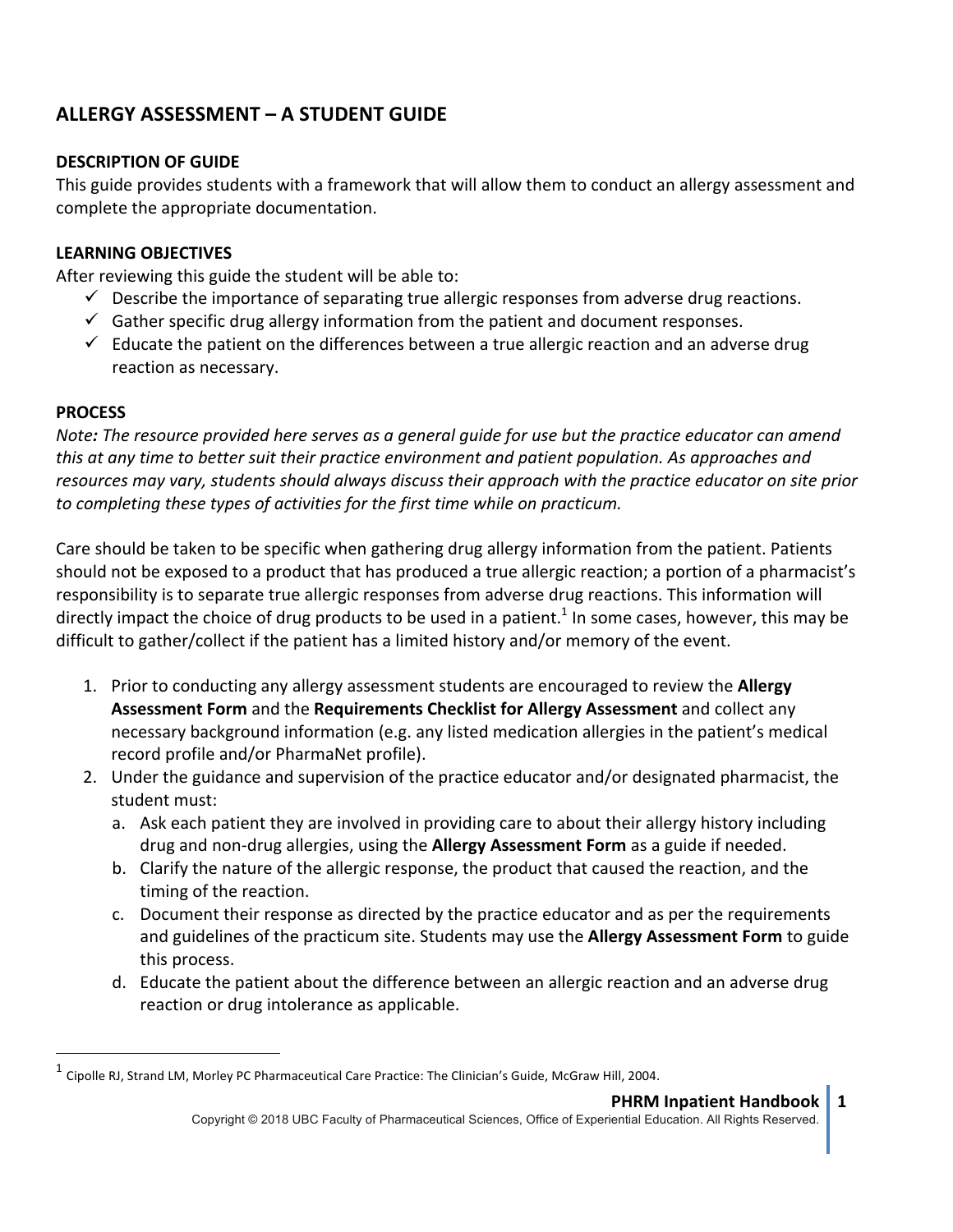- e. Consider the following questions and document their findings in the patient's profile, as per the site requirements and under the guidance and direct supervision of the practice educator/designated pharmacist:
	- Are the allergies recorded on the patient's profile/chart?
	- Is an alert sheet/caution sheet present in the patient's chart? And if so it is completed?
	- If allergies are noted, is the reaction and when it occurred also described and/or noted?
	- Are the allergies noted in PharmaNet? Is the information up to date and complete?
	- What type of educational support was needed and provided?

## **ACCESSORY RESOURCE(S)**

- Allergy Assessment Form (see below and Accessory Resources folder on Connect/Canvas)
- Requirements Checklist for Allergy Assessment (see Appendix 2)